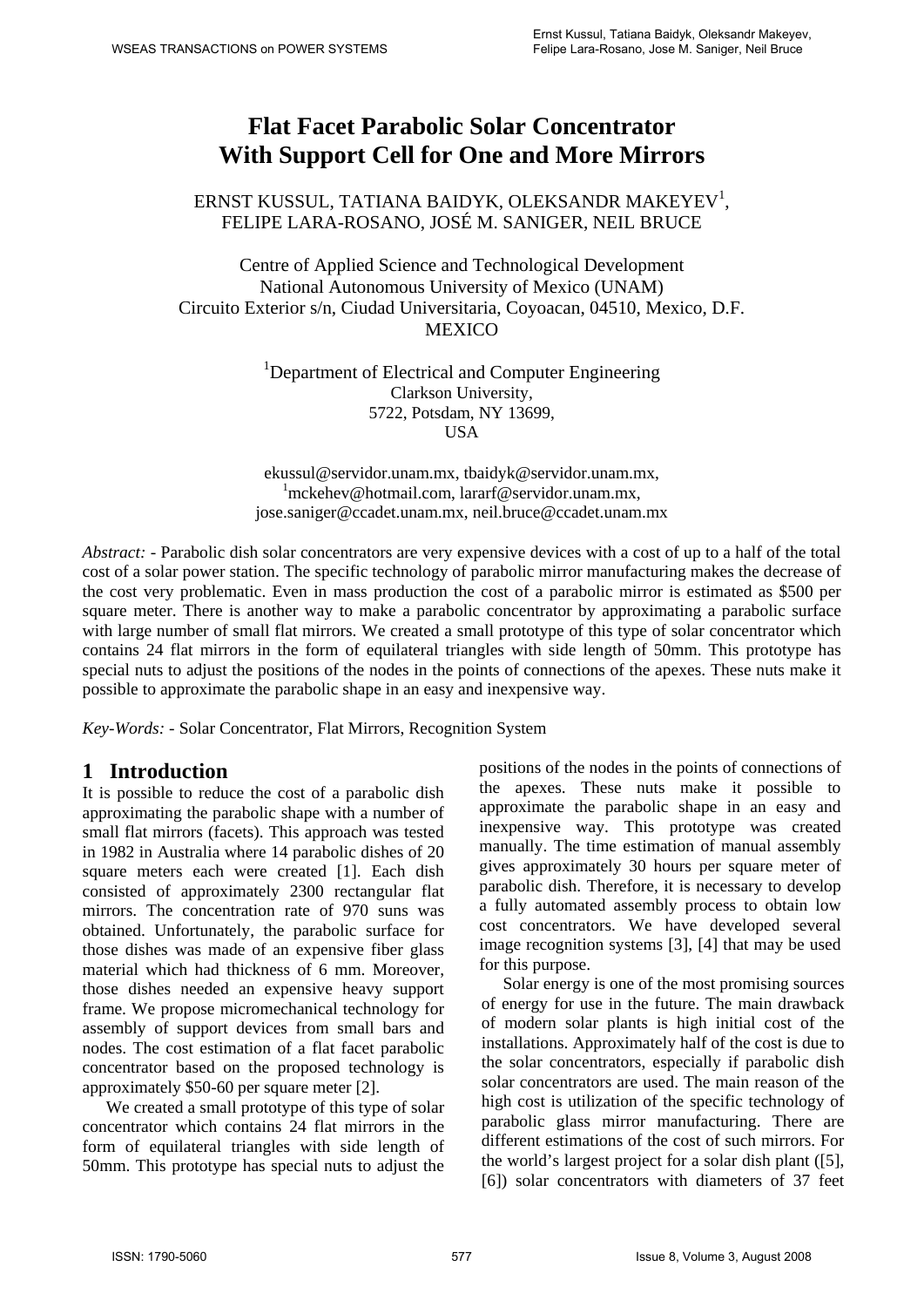which corresponds to a surface area of 100 square meters will be used. At present, the cost of one dish prototype is \$150,000. The manufacturer hopes to obtain a cost of approximately \$50,000 per prototype in the near future. Therefore, one square meter will cost approximately \$500. Regardless of the gradual reduction of this cost with time, in our opinion, it will stay above the cost of one square meter of flat mirror because of the well developed and very cheap technology of manufacturing of the latter.

 In this paper we propose to approximate a large parabolic surface with small flat mirrors. This idea was realized for the first time in 1982 in Australia [1] using 2300 rectangular flat mirrors of  $100x100$  mm<sup>2</sup>. The concentration rate of 970 suns was obtained. The resulting parabolic dish is presented in Fig. 1.



Fig. 1. Solar concentrator "White Cliffs" [1]

 The main drawback of this concentrator was its support frame manufacturing. It was made of rather expensive fiberglass with thickness of 6 mm. Moreover, this support frame required precise handling of the 20  $m^2$  parabolic surface, because flat mirrors were glued directly to the fiberglass surface with no option of adjustment of their positions. We propose a support frame that is less expensive and allows adjustment of the positions of small flat mirrors. We suppose that for practical applications all the procedures of support frame assembly and mirror position adjustment will be automated.

## **2 The Proposed Flat Facet Parabolic Dish Concentrator**

The structure of the proposed support frame is presented in Fig. 2.

 It consists of a lower layer triangular grid, an upper layer triangular grid, triangular mirrors, and bars that connect upper and lower layer triangular grids. An example of a triangular cell of the support frame is presented in Fig. 3. Each cell is used to support one triangular mirror and contains three adjusting screws (Fig. 3). The complete support frame is presented in Fig. 4.

The prototype of the support frame demonstrated good rigidity and relatively low material consumption. The prototype was made of aluminum bars and its weight is 0.5 kg. It is possible to decrease this weight 3-4 times substituting the aluminum bars by thin wall aluminum tubes. In a large scale prototype the number of bars or tubes to support one triangular mirror is approximately 7.



Fig. 2. Structure of a flat facet parabolic dish concentrator

 The concentration rate of this type of flat mirror solar concentrator depends on the number of triangular flat mirrors. In [7] we presented the equations for calculations of the concentration rate and approximate cost of this solar concentrator. To calculate the concentration rate we divided the solar concentrator into several zones (Fig. 5). Examples of solar concentrator parameters are presented in Table 1.

> Table 1. Examples of flat mirror solar concentrator parameters

| Number   |            | Number Triangular | Focal    | Concentration |
|----------|------------|-------------------|----------|---------------|
| of zones | of mirrors | side              | distance | ratio         |
|          |            | (meters)          | (meters) | (suns)        |
| 3        | 54         | 0.05              | 0.28     | 11.5          |
| 10       | 600        | 0.05              | 0.933    | 122           |
| 20       | 2400       | 0.05              | 1.866    | 377           |
| 25       | 3750       | 0.05              | 2.332    | 522           |
| 30       | 5400       | 0.05              | 2.8      | 666.5         |
| 40       | 9600       | 0.05              | 3.732    | 954.2         |
| 50       | 15000      | 0.05              | 4.665    | 1238.6        |

 The cost estimation was made assuming that thin wall steel tubes will be used instead of aluminum bars. This estimation gave us \$55 per square meter assuming that the labor cost is approximately equal to the material cost.

 To avoid expensive precision treatment of a large parabolic surface we use adjustment nuts, a gauging plate with holes that correspond to the adjustment nuts, and indicator for distance measurement (Fig. 6). To adjust a nut it is necessary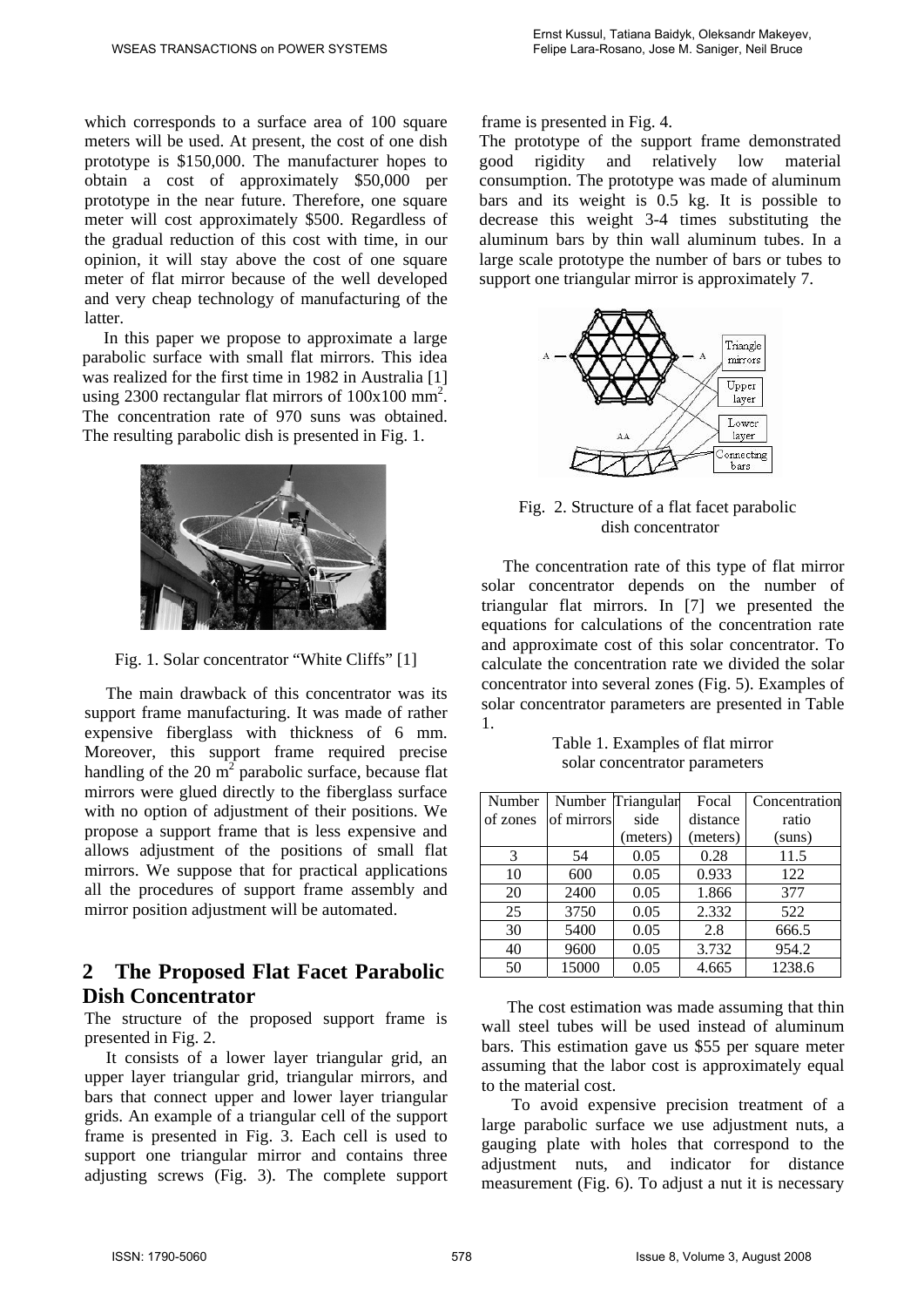to insert the indicator into the corresponding hole of the gauging plate and turn the nut until the moment the indicator shows the distance that was calculated for a parabolic surface in this point.

# **3 Advances in Image Recognition for Automatic Assembly**

To obtain a low cost solar concentrator it is necessary to produce and assemble all the components automatically. We developed several image recognition methods to facilitate the automatic production and assembly of micro components. These methods were tested in the following tasks:

> • recognition of the relative pin-hole position [8],

- micro work piece shape recognition [3].
- mechanically treated metal surface texture recognition [9].

 The proposed methodology for recognition of the relative pin-hole position [8] utilizes four light sources and one web-camera. Four light sources produce the shadows of the pin that allow us to

obtain 3D displacements of the pin relative to the hole.

 For tolerances of 0.1 mm the pin-hole displacements were recognized with a recognition rate of 99.5% for the horizontal coordinate and 89.9% for the vertical coordinate [8].

 The proposed micro work piece shape recognition methodology [3] was tested in the task of recognition of micro screws. 40 screws with a diameter of 3 mm were produced with a computer numerical control (CNC) lathe. Ten screws were produced with the correct position of the cutter (Fig. 8, *b*) and thirty with the incorrect one (Fig.8, *a*, *c*, *d*). A mean recognition rate of 92.5% was obtained in recognition of cutter position [3] and was improved to 96.88% [4]. This methodology may be used for intermediate inspection of the work piece during the manufacturing process.



Fig. 3. Example of a triangular cell of the support frame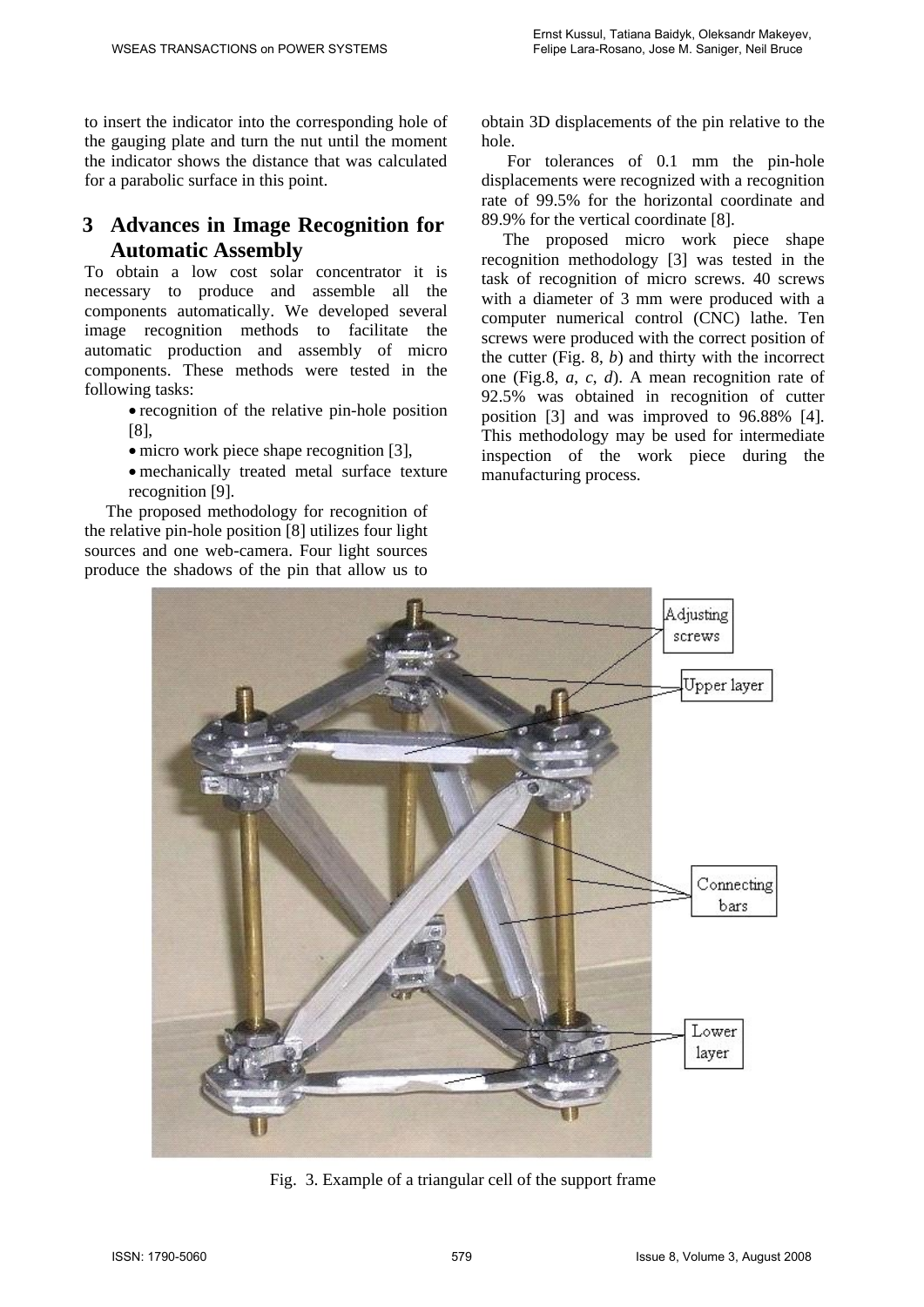

Fig. 4. Complete support frame



Fig. 5. Division of the solar concentrator into three zones



Fig. 6. Parabolic surface adjustment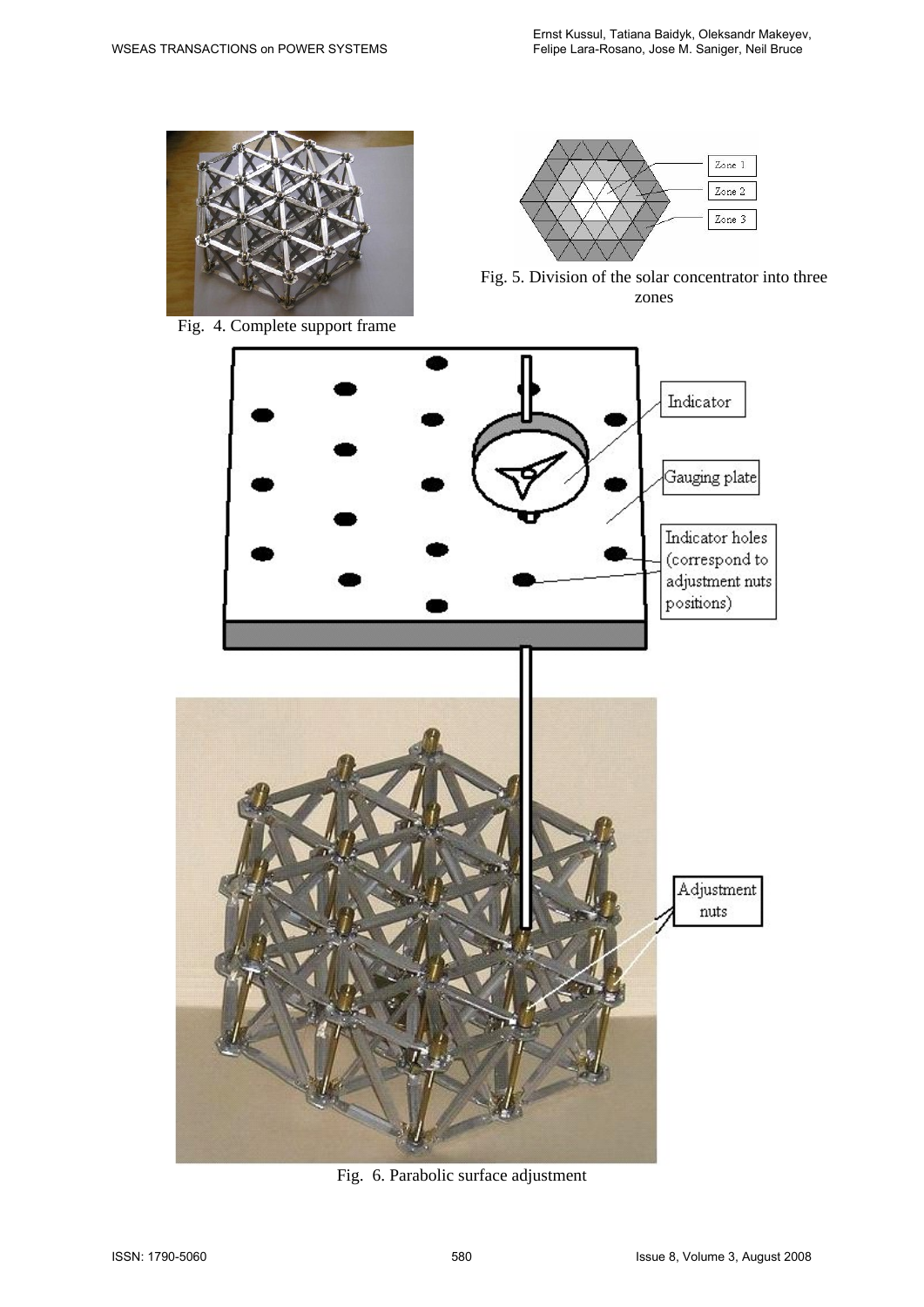The proposed mechanically treated metal surface texture recognition methodology [9] was tested in recognition of four texture types that corresponded to metal surfaces after: milling, polishing with sandpaper, turning with lathe and polishing with file.

 The promising recognition rate of 99.7% was obtained for this task [9]. This methodology may be used for recognition of position and orientation of complex work pieces in the task of assembly of micromechanical devices as well as for surface quality inspection systems.

 Many other recognition methods have to be developed to achieve fully automated processes of manufacturing and assembly of the solar concentrator components.

## **4 Prototype of Flat Mirror Solar Concentrator**

We have created a small prototype of a solar concentrator that contains 24 triangular flat mirrors with the side of 0.05 m (Fig. 7). Each triangular mirror is cut from a commercial flat glass mirror with a reflection factor of 0.9. The focal distance is equal to 0.5 m. Using equations presented in [2] we calculated the theoretical concentration rate of 7.5 suns for this prototype. Measurements made with a light meter gave us a concentration rate of 9.0 suns.

A large number of components of the solar concentrator prototype have dimensions of several millimeters. To manufacture low cost small components we have developed the methodology that has been called Micro Equipment Technology (MET) [10], [11].

 The idea of this methodology is to use the equipment which has dimensions comparable to the components to be manufactured. For example, a screw with a diameter of 2 mm (which was used for our prototype) is to be manufactured by a lathe with dimensions of 20x20x20 mm. This lathe requires small floor area, has low energy consumption, and may have low cost. To obtain microequipment of these dimensions we proposed manufacturing sequential generations of micro equipment where each subsequent generation is manufactured using the micro equipment of previous generations.



Fig. 7. Small prototype of flat facet solar concentrator

## **5 Solar Concentrator with Four Mirrors for Each Support Cell**

At present we have made improvements of the first prototype [12], [13]. We proposed to collocate four flat mirrors to one support cell.

This invention relates to solar concentrators, and consists of providing a technology that is used to concentrate solar energy, to be used as an alternative power plant.

A cell of the support device of the solar concentrator is presented in Fig.8. A solar concentrator with the proposed cell of the support device which is conformed by: a first superior bush (1), the second superior bush (9), the third superior bush (12), the fourth superior bush (5), the fifth superior bush (11), the sixth superior bush (25), the first inferior bush (22), the second inferior bush (18), the third inferior bush (20), the first superior bar (8), the second superior bar (10), the third superior bar (3), the first inferior bar (17), the second inferior bar (19), the third inferior bar (21), the first vertical bar (13), the second vertical bar (14), the third vertical bar (24), the first diagonal bar (16), the second bar diagonal (15), the third bar diagonal (23), the first mirror (2), the second mirror (7), the third mirror (4), the fourth mirror (6).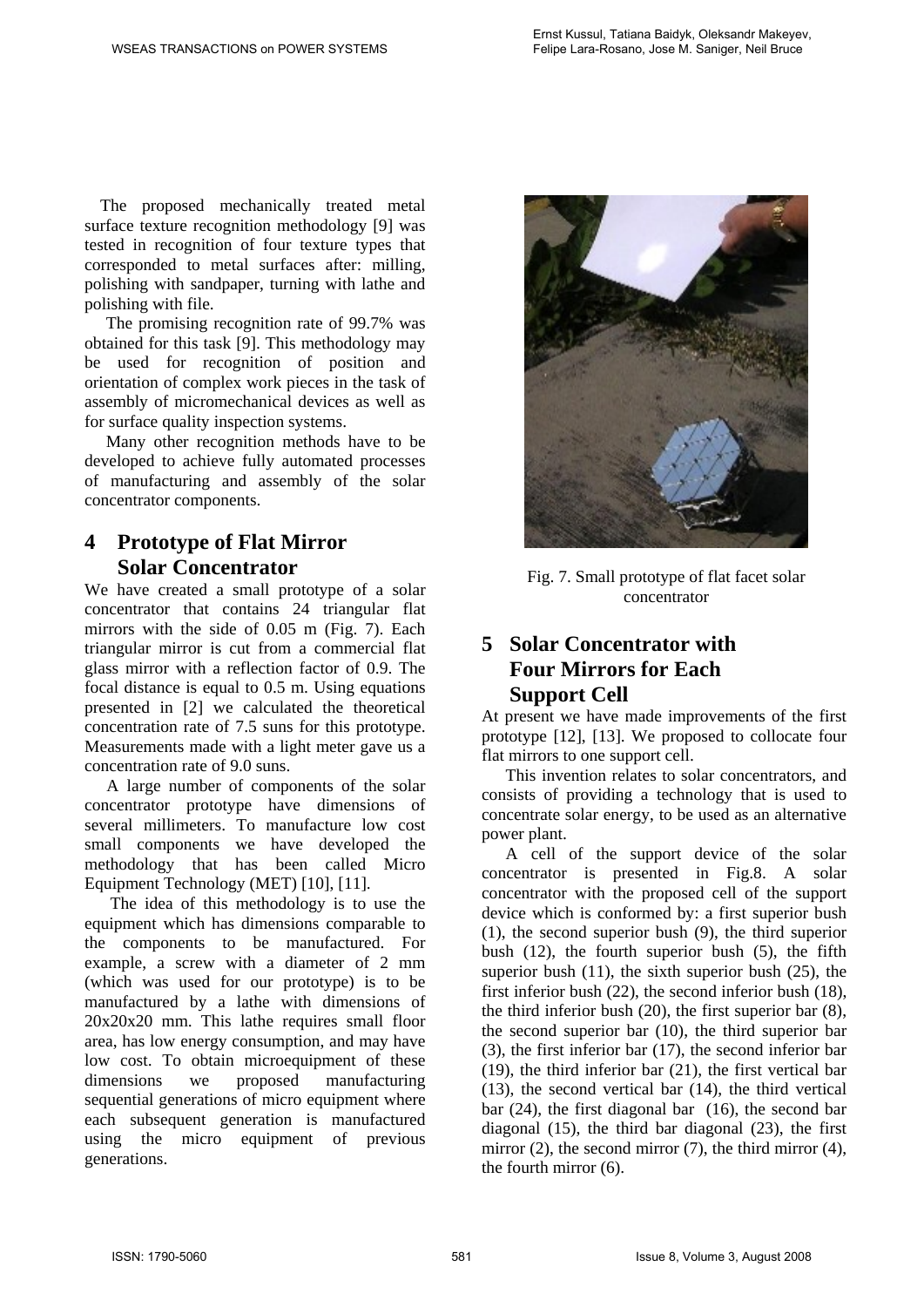

Fig.8. Support cell for four flat mirrors

This solar concentrator has a structure where each superior bar of a cell contains, in its center, an each bush contains a screw and a nut to fix the additional superior bush to support additional flat positions of the mirrors (Fig.9). These screws and mirrors.

nuts can be used for parabolic surface adjustment.

In order to adjust the mirrors' positions the solar concentrator with four flat mirrors contains bushes, each bush contains a screw and a nut (Fig.9). Screws and nuts have numbers 26, 27, 28, 29, 30, 31 (Fig.9).

The size of cell does not change; we obtain four mirrors smaller than in the known solution and have better adjustment of the parabolic surface and a better coefficient of solar concentration.

The main difference of the new solution is that

This solution is novel and allows the support of four flat mirrors instead of one of the known solution. This solution conserves the same amount of bars and nodes and allows an increase in the number of flat mirrors by a factor of four. This characteristic of the new solution allows an improvement of the factor of solar concentration conserving the cost, or, to reduce the cost conserving the concentration factor.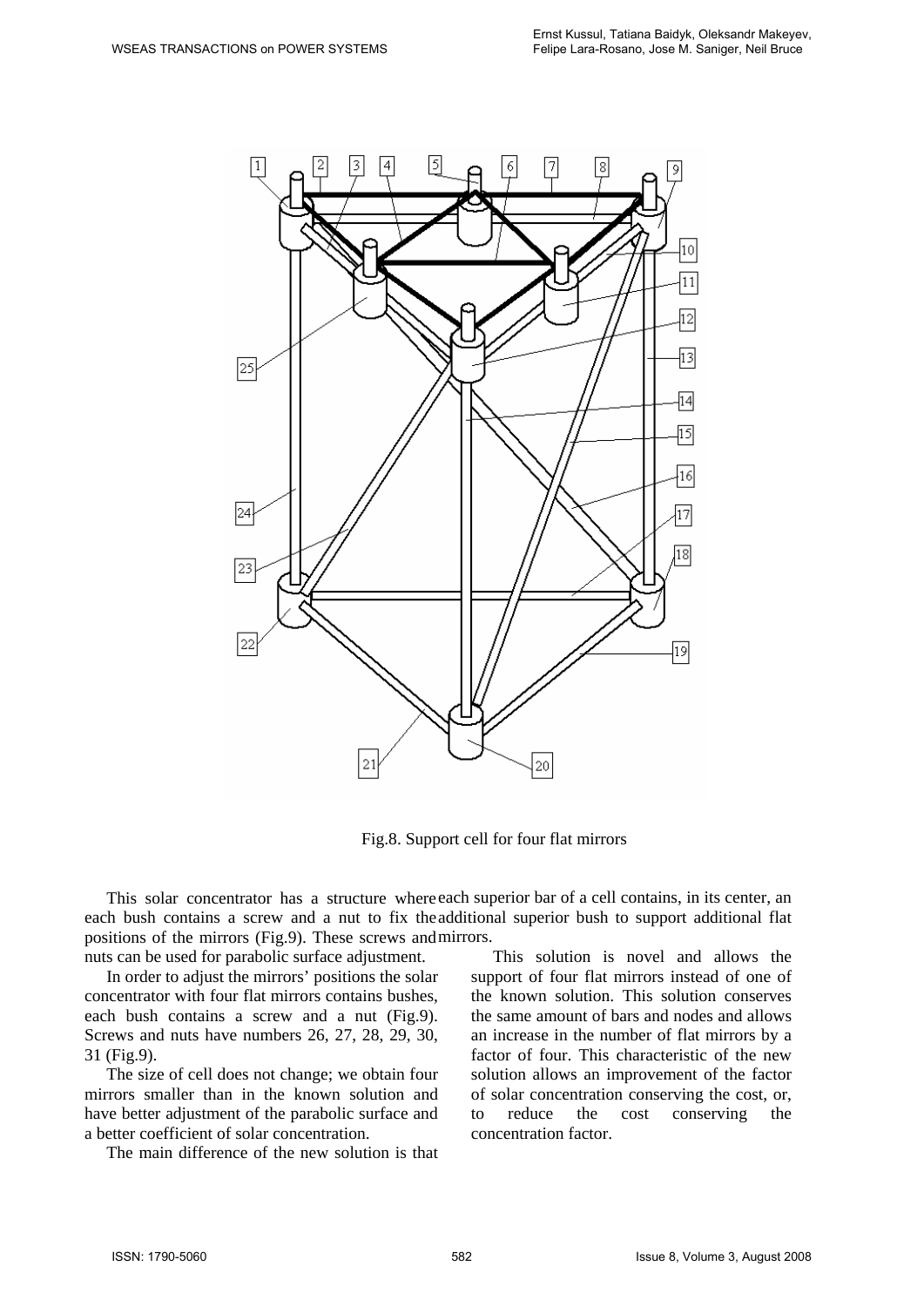

Fig.9. Support cell for four flat mirrors with screws and nuts

It is possible to increase the number of mirrors in a cell to 16 instead of 4. For this purpose we have added 3 additional bars (Fig.10). The bars that existed before have numbers 2, 3, 8 and the new additional bars have numbers 4, 6, 7.

Using these additional bars we added nine additional bushes in the positions marked with circles (for example, with number 10 in Fig.6) and we obtain the possibility of placing 16 flat mirrors in a cell.

With additional bars (Fig.10) the cell can support 16 flat mirrors. In the Fig.11 the support cell with 16 flat mirrors in the

proposed concentrator is presented. The nine bushes are presented in Fig.11 with the following numbers: 26, 27, 28, 29, 30, 31, 32, 33, 34.

#### **6 Conclusion**

A new type of flat facet solar concentrator is proposed.

The support frame of this concentrator is assembled with a large number of bars and nodes.

It has adjustment nuts which allow precise positioning of flat mirrors.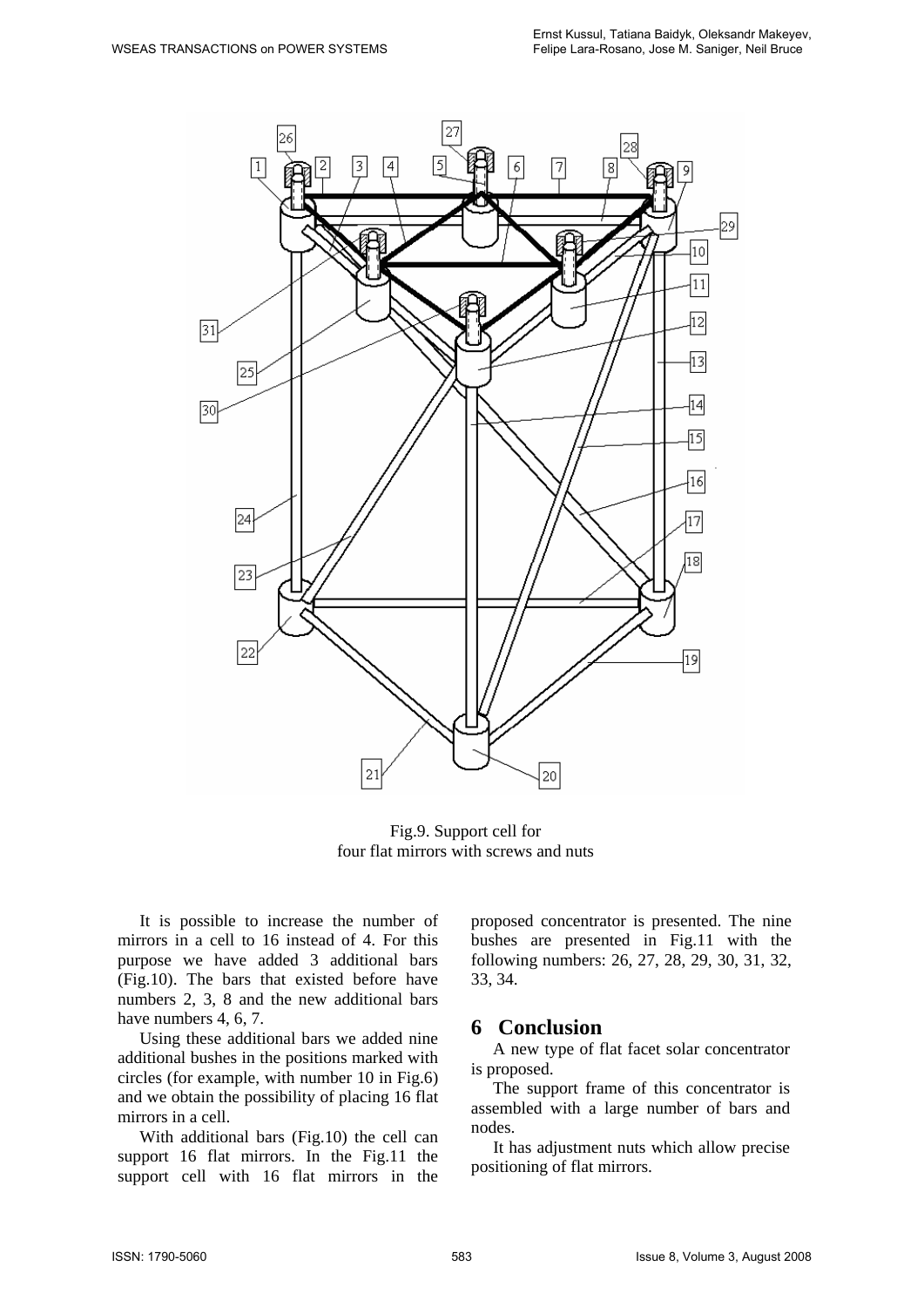

Fig.10. Support cell for 16 flat mirrors

Two variants of support frame were proposed: with support cell for one flat mirror and with support cell for four and 16 flat mirrors.

Assuming the automatic manufacturing<br>d assembly of solar concentrator and assembly of solar concentrator components this structure will reduce the cost

#### of solar concentrator production.

#### **7. Acknowledgement**

This work was supported in part by the projects PAPIIT IN108606-3, PAPIIT IN116306-3, CONACYT 50231.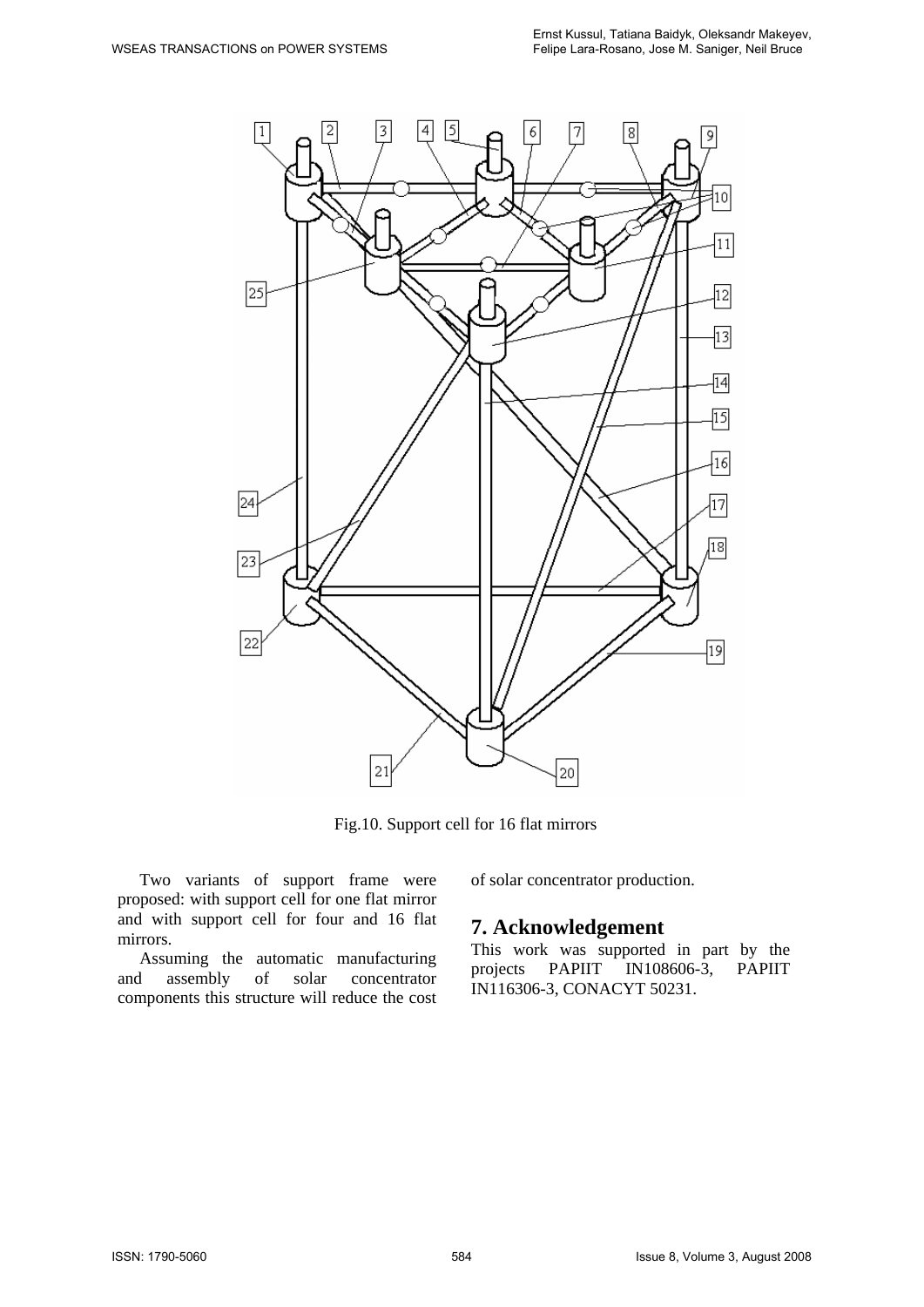

Fig.11. Support cell with 16 flat mirrors

*References:* 

- [1] G. Johnston, Focal region measurements of the 20 m2 tiled dish at the Australian National University, *Solar Energy*, Vol.63, No.2, 1998, pp. 117-124.
- [2] E. Kussul, T. Baidyk, O. Makeyev, F. Lara-Rosano, J. M. Saniger, N. Bruce, Development of Micro Mirror Solar Concentrator, *The 2-nd IASME/WSEAS International Conference on*

*Energy and Environment*, Portorose, Slovenia, 2007, pp.294-299.

- [3] E. Kussul, T. Baidyk, D. Wunsch, O. Makeyev, A. Martín, Permutation coding technique for image recognition systems, *IEEE Transactions on Neural Networks*, Vol. 17/6, 2006, pp. 1566-1579.
- [4] A. Martin, T. Baidyk, Neural classifier for micro screw shape recognition in micromechanics, *CLEI-2006, IFIP WCC*